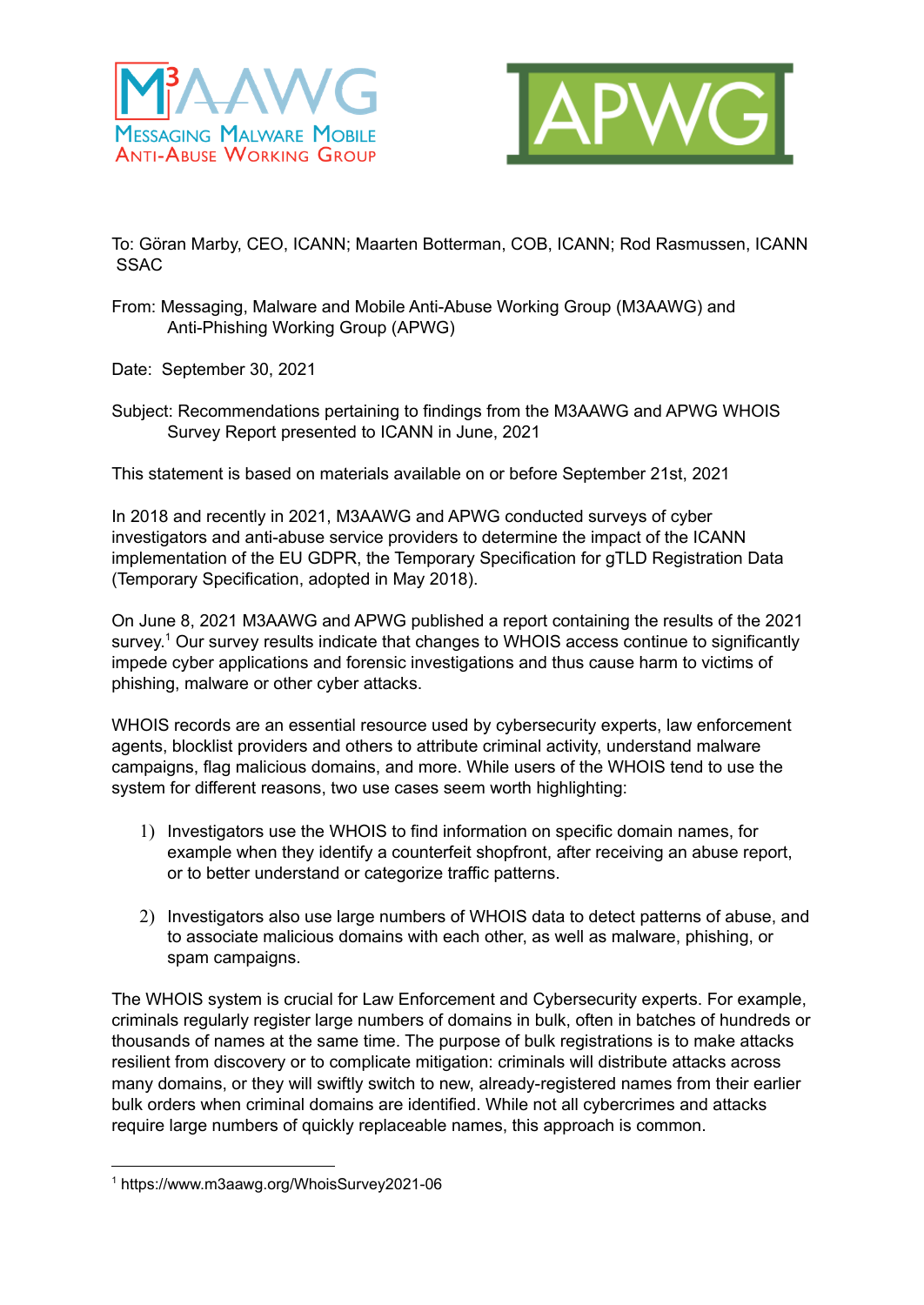To respond to cybercriminals that leverage bulk buying and bulk resource use, investigators query WHOIS data constantly and at all times to detect patterns. Registrant as well as technical data can be used to identify sets of likely malicious domains based on their association with already known bad domains or known records: names, email addresses, telephone numbers are likely to be the same for domains used by the same criminal group or same campaign, while bulk orders might also present extremely similar time stamps. When matches are found, domains can be analyzed or added to watchlists. If other criteria indicating abuse are satisfied, these defenders and blocklist providers might also add these names to a blocklist.

Specifically, the survey responses indicate that ICANN's Temporary Specification, in itself an interpretation of the GDPR, combined with the varying implementations by the contracted parties, have significantly reduced the utility of registrant information, i.e. the data traditionally served with the WHOIS protocol. Redactions are inconsistent, error-prone, and beyond what is legally required.<sup>2</sup> In combination, these factors cause considerable problems for cybersecurity and public safety actors: two-thirds of the 2021 M3AAWG and APWG survey<sup>3</sup> [the survey] respondents indicate that their ability to detect malicious domains has decreased. The Temporary Specification and its implementation by Contracted Parties also introduces considerable delays, as investigators have to request access to redacted data on a case-by-case basis but even more so because contracted parties often take a long time to respond. Over 60% of the survey respondents see average wait times of more than a week. Following these long waits, investigators' efforts are usually in vain: our respondents report that requests are being ignored, denied, or answered with fake data. With limited or no access to WHOIS data, investigators struggle to identify perpetrators and are unable to put an end to those criminal campaigns: a perturbing 70% of our 2021 respondents see their investigations negatively affected and that threats cannot be addressed in a timely manner.

The resulting delays and roadblocks simplify the activities of attackers and criminals, prolonging their windows of opportunity to cause harm during cybercrime activities such as phishing and ransomware distribution. Essentially, every criminal activity that in some way relies on the DNS is made easier because key parties cannot access relevant information quickly enough, if at all. Continuing lack of access for key parties, including cybersecurity professionals and public safety and security, will cause harm to the public good and the internet as a whole. The ICANN organization, board, and community have a responsibility to resolve this issue.

Our report indicates there are three issues that ICANN must address:

- 1. ICANN must require that access to relevant data like contact data of legal persons is readily available while protecting natural persons' privacy.
- 2. ICANN must establish a functional system of registrant data access for trusted or accredited parties; such a system needs to be workable for cybersecurity professionals and law enforcement in terms of time delays and administrative burden, and should include strict privacy and security controls.

 $2$  Lu, Chaoyi, et al. "From WHOIS to WHOWAS: A Large-Scale Measurement Study of Domain Registration Privacy under the GDPR." (2021), p.14.

<sup>&</sup>lt;sup>3</sup> https://www.m3aawg.org/WhoisSurvey2021-06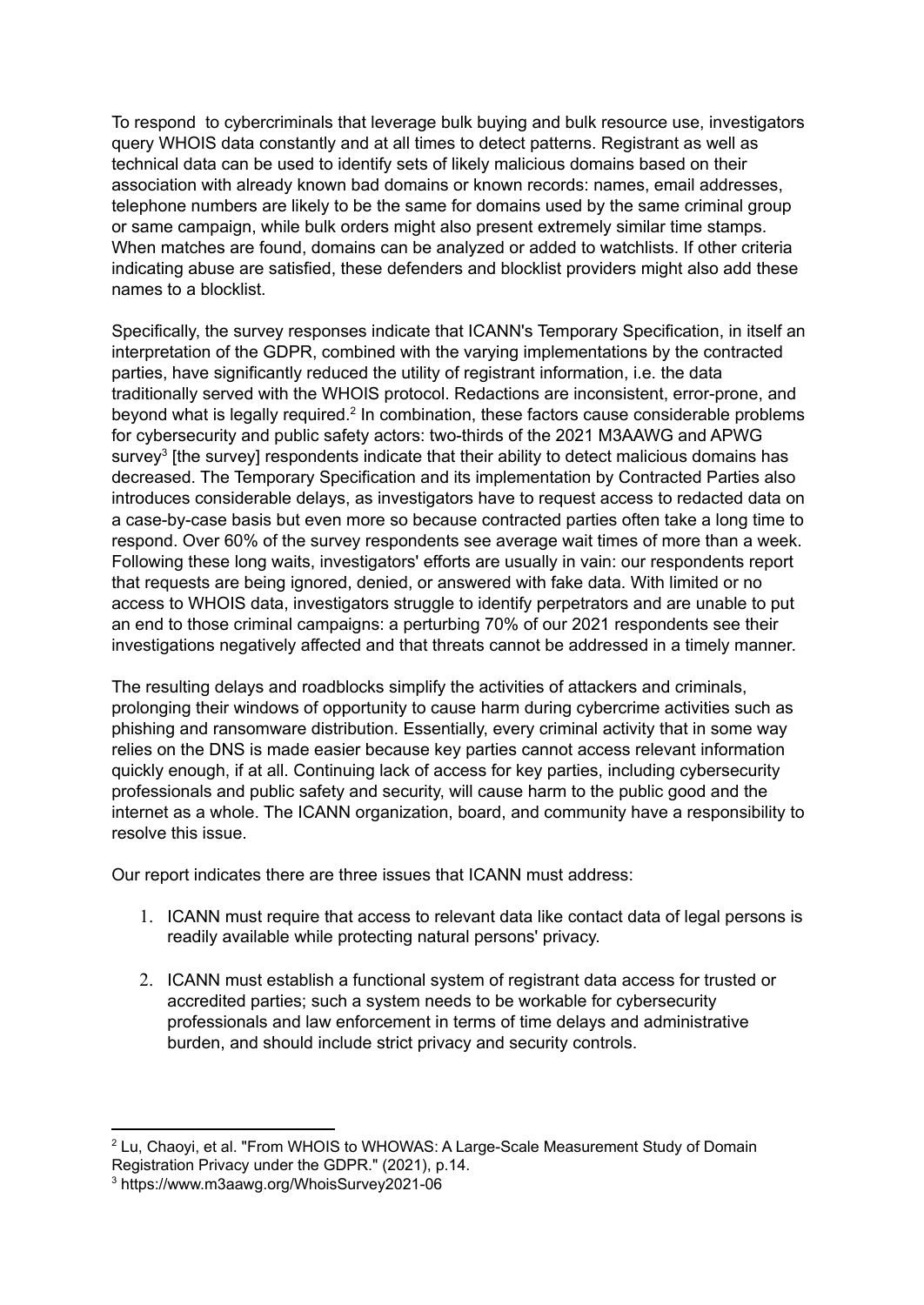3. ICANN policy must provide workable solutions for both, sporadic WHOIS users who make relatively few requests, as well as bulk users who use data-driven approaches for blocklisting.

The public interest for privacy as well as the public interest in investigating abuse both exist but are currently out of balance, as the needs of security researchers and law enforcement are not being addressed. In order to address this imbalance, M3AAWG and APWG have identified the requirement of a trusted access mechanism<sup>4</sup> for qualified stakeholders to this irreplaceable resource while maintaining and improving the quality of data accessed via public WHOIS.

## **Trusted Access**

1. **Recommendation:** ICANN must establish a functional system of access to all now redacted fields for trusted parties, accommodating both bulk users and those putting in manual requests.

> **Consideration:** The European Data Protection Board (EDPB) specifically states in a letter to ICANN that "data can be made available to third parties who have a legitimate interest in having access" given that safeguards are in place. 5

**Consideration:** The system needs to be workable for all stakeholders, including cybersecurity professionals and law enforcement.

**Consideration:** Trusted access must significantly reduce time delays and administrative burden; most cybercriminal schemes are profitable and do most harm during the first few hours, sometimes days.

**Consideration:** Trusted access should be global and uninterrupted. The process of individually requesting data is not workable for cybersecurity professionals, many of whom support the public good of a safe and secure internet.

**Consideration:** Trusted access should also provide unrestricted access to all publicly available data.

## **Public Access**

2. **Recommendation:** All contact data of legal persons must be publicly readily aYailable.

> **Consideration:** Natural persons' privacy is protected but there are no blanket protections for legal persons.

<sup>&</sup>lt;sup>4</sup> As outlined by the ALAC minority statement on the EPDP Phase 2A report, ICANN received guidance from the European Data Protection Board that such a system would be "reasonable", yet that "this advice was ignored by the EPDP".

<sup>(</sup>https://gnso.icann.org/sites/default/files/file/field-file-attach/epdp-phase-2a-updated-final-report-03sep 21-en.pdf)

<sup>5</sup> https://edpb.europa.eu/sites/default/files/files/news/icann\_letter\_en.pdf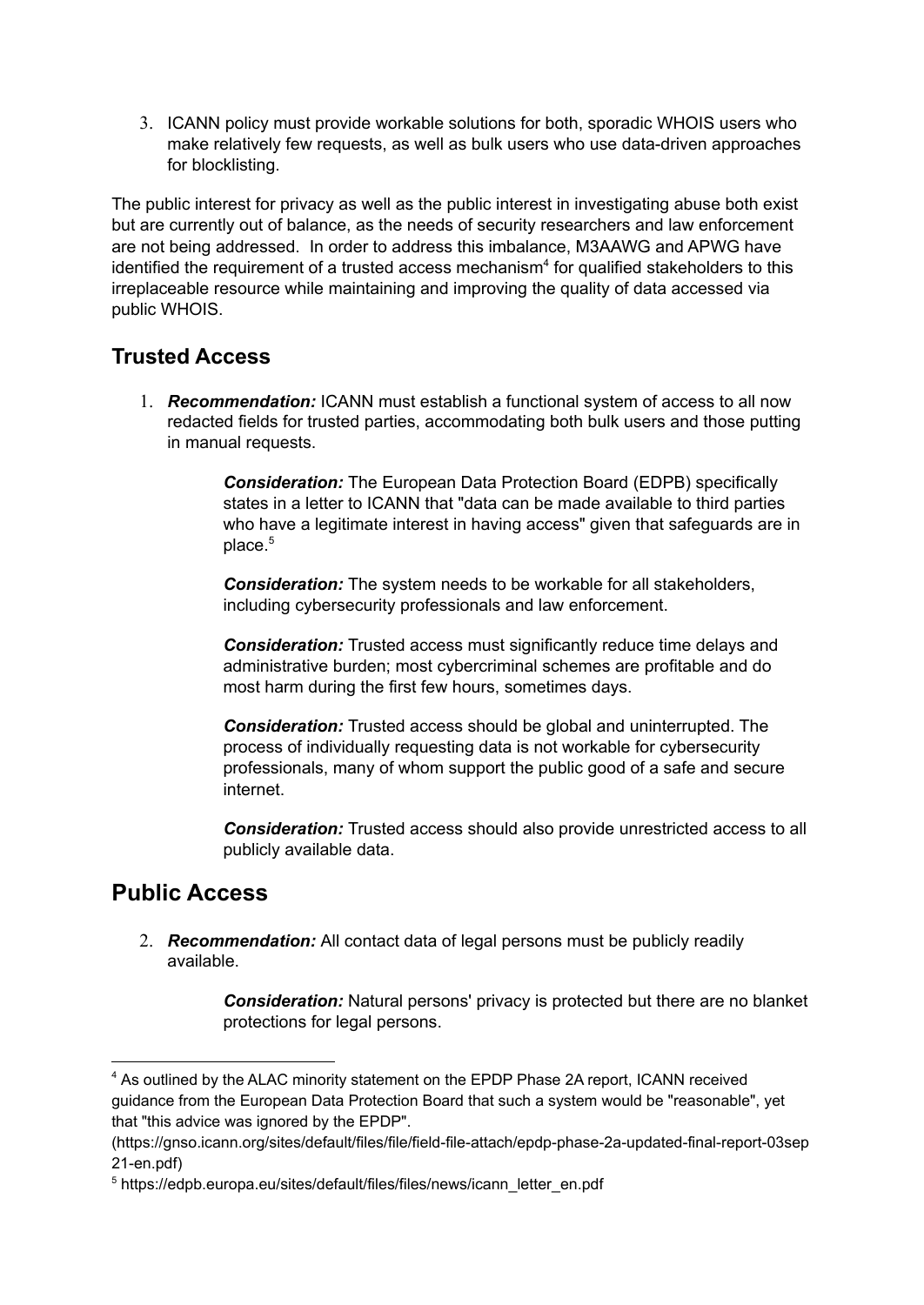3. **Recommendation:** ICANN should require the creation of functional and workable solutions for contacting registrants that are easily accessible and automatable.

> **Consideration:** The use of pseudonym email addresses is a tried and tested solution, while online forms are less accessible and sometimes unworkable in practice.

> **Consideration:** Legitimate resources are sometimes compromised and abused. Mitigation may require timely and functional correspondence with the resource owner. It is not always necessary to learn who they are.

4. **Recommendation:** All non-personal data should be readily available and publicly Yisible.

> **Consideration:** A notice procedure should be established, informing registrants in advance which data fields would be visible. Notices to keep these data up to date are already being sent out.

5. **Recommendation:** Provide measures for correlation so that individuals without access to the trusted access scheme can perform basic analysis of registrant data without impacting on individuals' privacy.

> **Consideration:** While not suitable for cybersecurity and law enforcement, hashing $<sup>6</sup>$  and reverse search provides anonymous, basic functionality for</sup> researchers, allowing comparison and identification of identical data across records.

**Consideration:** Pseudonymization or hashing can be used when this satisfies operational needs, but these technologies will not be suitable for many use cases and hence cybersecurity researchers and law enforcement must also be able to access the raw data.

## **Enforcement of Rules**

6. **Recommendation:** ICANN needs to enforce rules on registrant data access to protect individuals, public safety and security.

> **Consideration:** In the past, registrant data was often harvested in breach of the Terms of Service (ToS) for purposes including advertising, spam, and fraud. ICANN must act quickly to deal with any breaches of the ToS not only for trusted access but also for public access to WHOIS data. Only the use of significant and well-publicized penalties will engender trust in the data access control regime.

 $6$  Hashing allows researchers to correlate data fields, which is useful in identifying domains that are registered in bulk. For example, see proposal to ICANN:

https://www.icann.org/en/system/files/correspondence/jevans-to-marby-et-al-04jun18-en.pdf